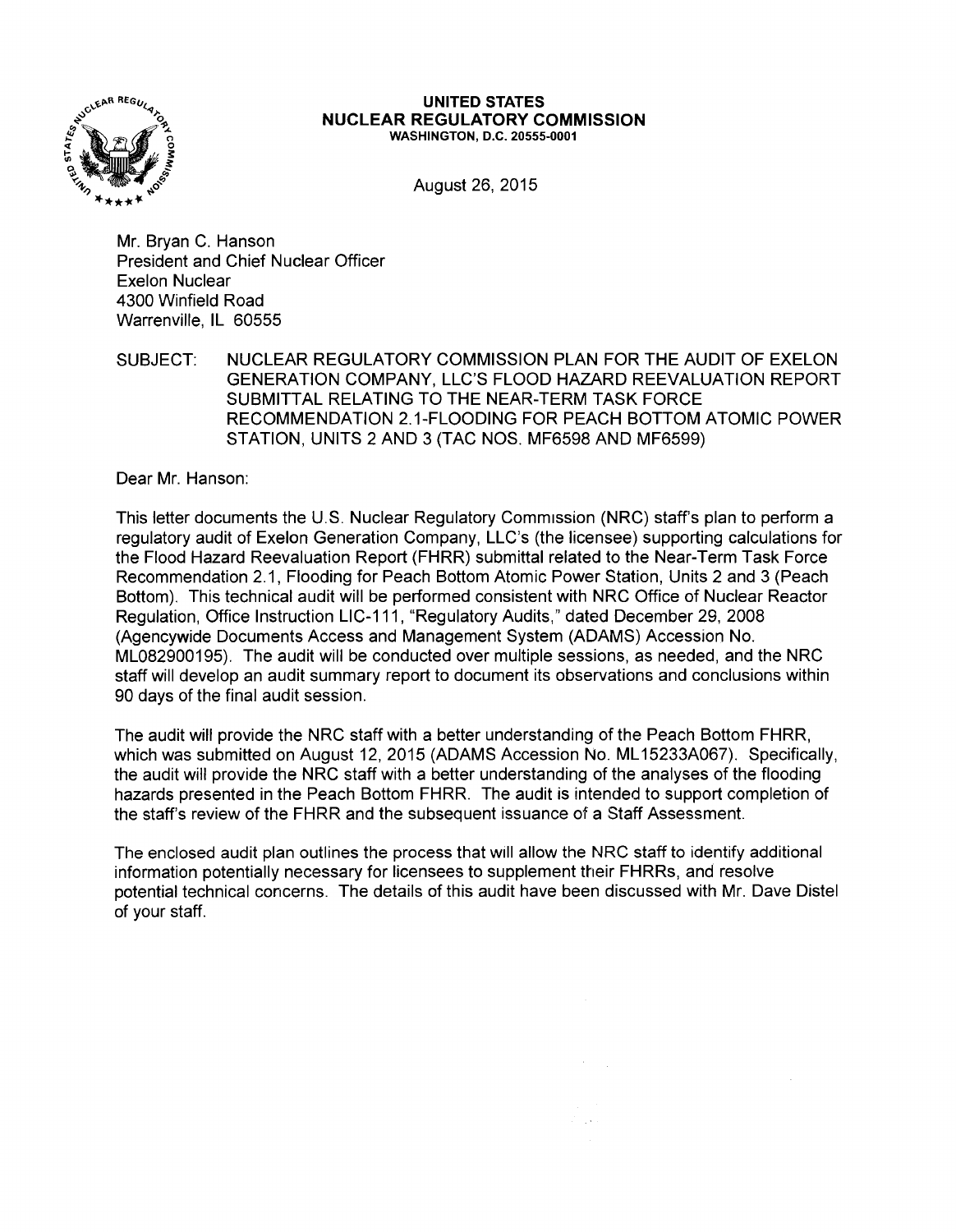B. Hanson - 2 -

If you have any questions, please contact me at (301) 415-6197 or by e-mail at Tekia.Govan@nrc.gov.

Sincerely,

Ua

Tekia V. Govan, Project Manager Hazards Management Branch Japan Lessons-Learned Division Office of Nuclear Reactor Regulation

Docket Nos. 50-277 and 50-278

Enclosure: Audit Plan

cc w/encl: Distribution via Listserv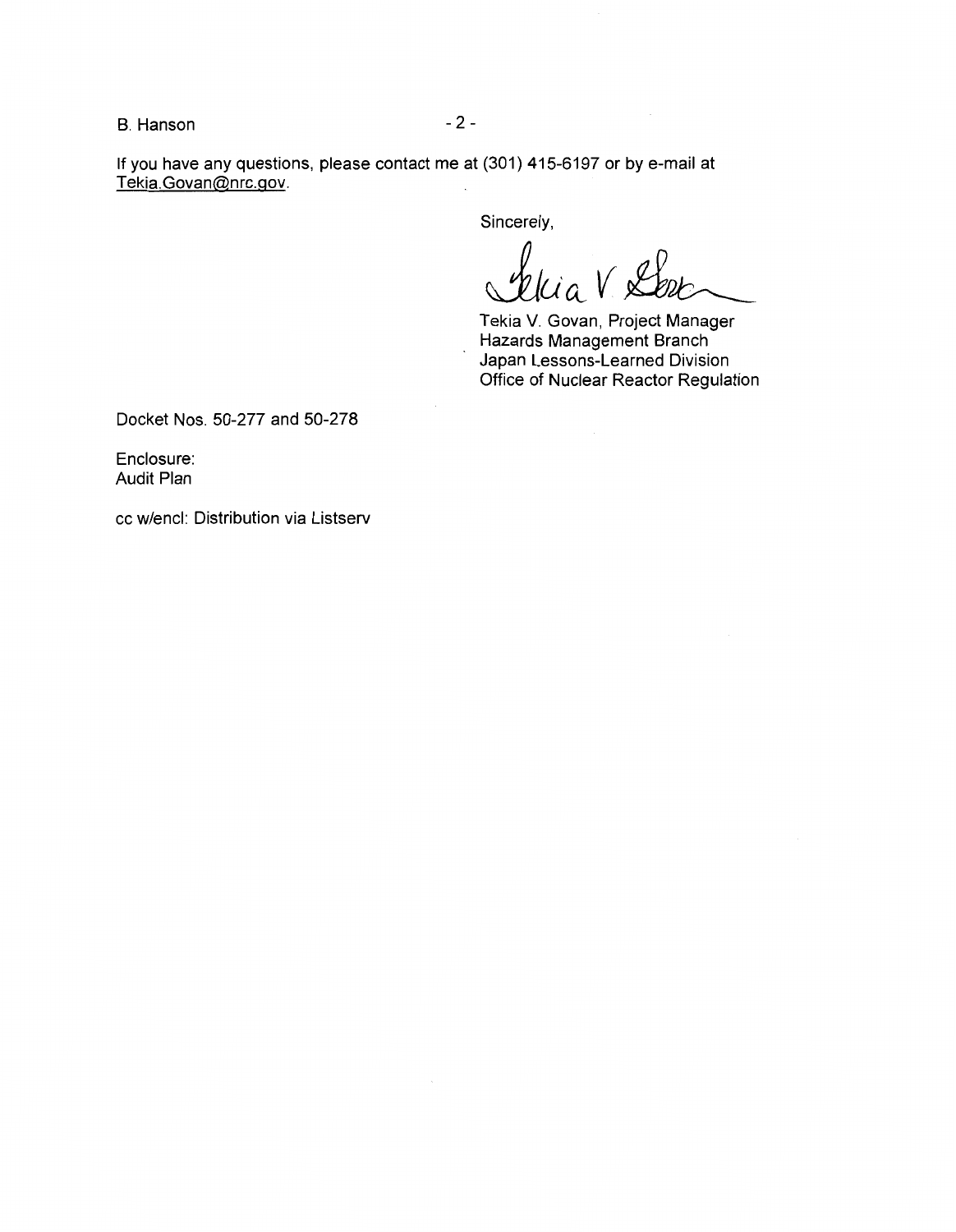# NRC PLAN FOR THE AUDIT OF EXELON GENERATION COMPANY. LLC'S FLOOD HAZARD REEVALUATION REPORT SUBMITTAL RELATING TO THE NEAR-TERM TASK FORCE RECOMMENDATION 2.1-FLOODING FOR PEACH BOTTOM ATOMIC POWER STATION. UNITS 2 AND 3

# BACKGROUND AND AUDIT BASIS

By letter dated March 12, 2012, the U.S. Nuclear Regulatory Commission (NRC) issued a request for information to all power reactor licensees and holders of construction permits in active or deferred status, pursuant to Title 10 of the Code of Federal Regulations (10 CFR), Section 50.54(f) "Conditions of license" (hereafter referred to as the "50.54(f) letter"). The request was issued in connection with implementing lessons-learned from the 2011 accident at the Fukushima Dai-ichi nuclear power plant, as documented in The Near-Term Task Force Review of Insights from the Fukushima Dai-ichi Accident. Recommendation 2.1 of that document recommended that the staff issue orders to all licensees to reevaluate seismic and flooding for their sites against current NRC requirements and guidance. Subsequent Staff Requirements Memoranda associated with Commission Papers SECY-11-0124 and SECY-11-0137, instructed the NRC staff to issue requests for information to licensees pursuant to 10 CFR 50.54(f).

By letter dated August 12, 2015, Exelon Generation Company, LLC (Exelon, the licensee) submitted its Flood Hazard Reevaluation Report (FHRR) for Peach Bottom Atomic Power Station, Units 2 and 3 (Peach Bottom) (Agencywide Documents Access and Management System (ADAMS) Accession No. ML 15233A067). The NRC staff has begun its review of the aforementioned submittals and plans to conduct a regulatory audit of Exelon to aid in its review of the licensee's FHRR.

## REGULATORY AUDIT SCOPE AND METHODOLGY

The areas of focus for the regulatory audit is the information contained in the Peach Bottom FHRR submittal, and all associated and relevant supporting documentation used in the development of the aforementioned document including, but not limited to, methodology, process information, calculations, computer models, etc. The audit will be conducted and completed over several meetings that are to be determined, as necessary.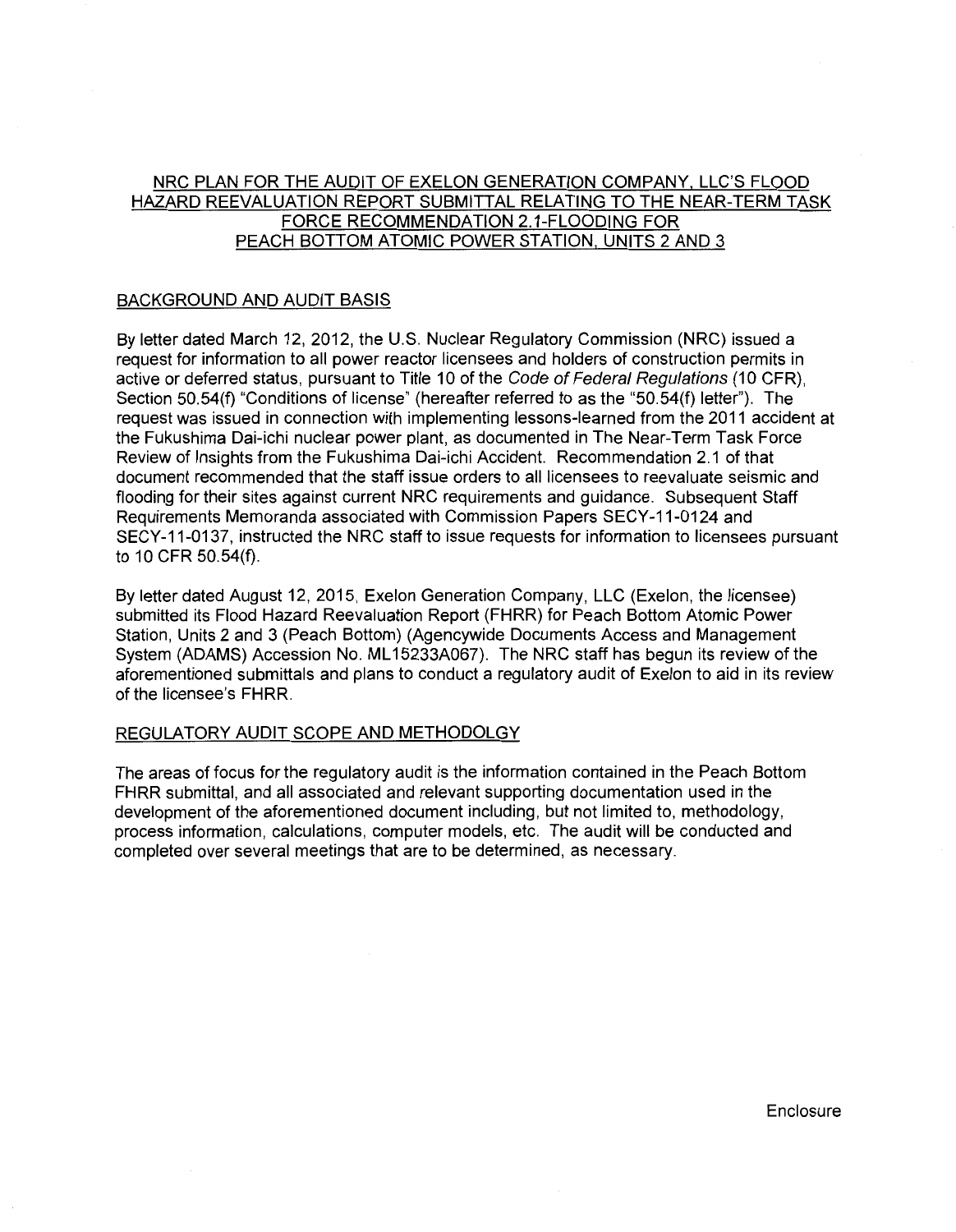## INFORMATION AND OTHER MATERIAL NECESSARY FOR THE REGULATORY AUDIT

The information required for the audit is the licensee's models and supporting calculations, as well as documentation related to the storm surge and site specific probable maximum precipitation analyses. Other information needs will be discussed as audit meetings are scheduled.

## NRC AUDIT TEAM

| Title                    | <b>Team Member</b>         | <b>Affiliation</b>            |  |
|--------------------------|----------------------------|-------------------------------|--|
| Team Leader, NRR/JLD     | Tekia Govan                | <b>NRC</b>                    |  |
| Branch Chief, NRO/DSEA   | <b>Chris Cook</b>          | <b>NRC</b>                    |  |
| <b>Technical Lead</b>    | Ken Lee                    | <b>NRC</b>                    |  |
| <b>Technical Manager</b> | Laura Quinn-Willingham     | <b>NRC</b>                    |  |
| <b>Technical Support</b> | <b>Various Contractors</b> | Department of Energy National |  |
|                          |                            | Laboratory                    |  |

## **LOGISTICS**

The audit meetings will be coordinated with Exelon staff.

## DELIVERABLES

The NRC team will develop an audit summary report to convey the audit results. The report will be placed in ADAMS within 90 days of the completion of the final audit session, and will be publicly available.

The information discussed in the audit may be included, fully or in part, in the development of the NRC technical staff's assessments as a result of the FHRR review.